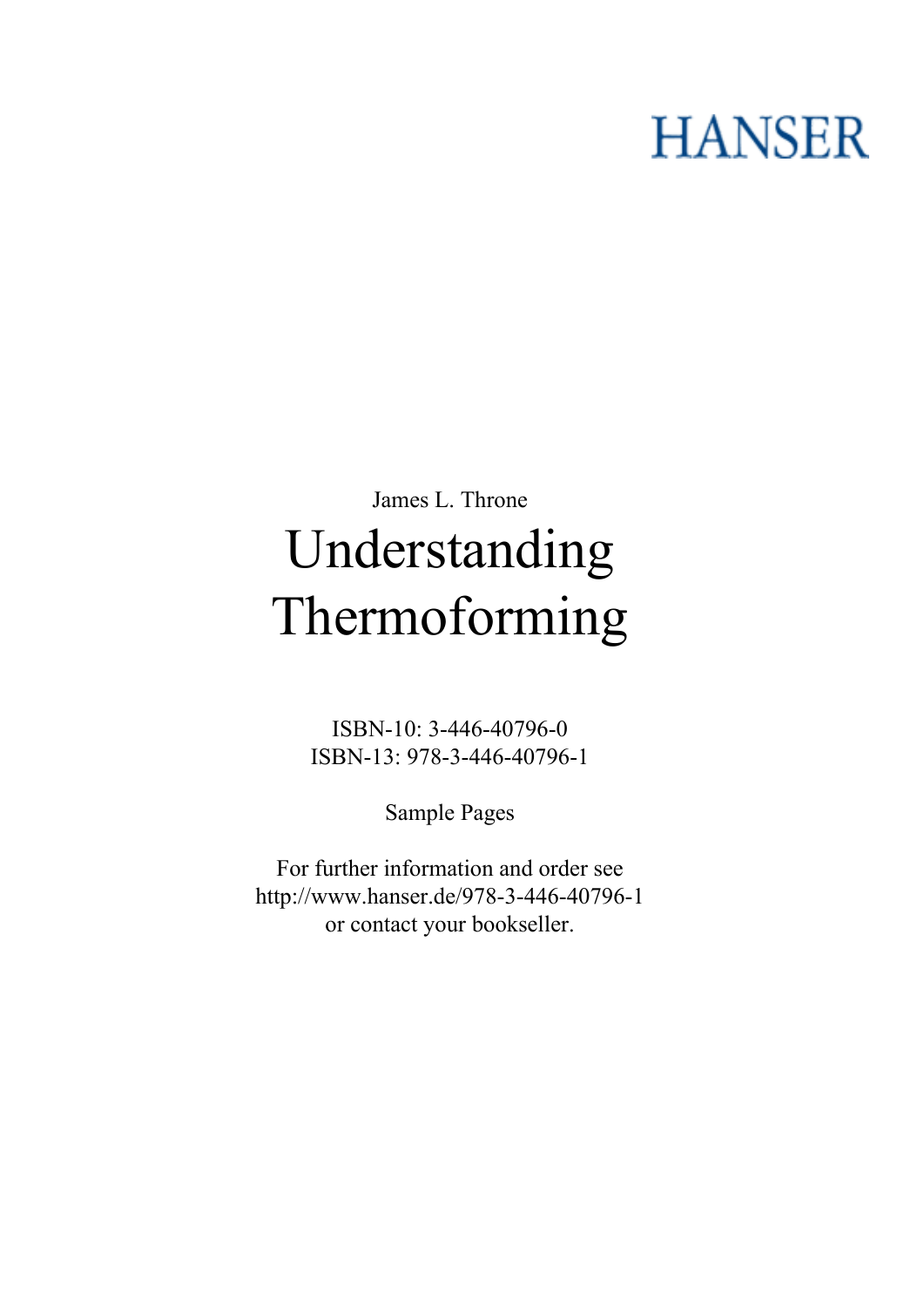### **6 Machines for Other Applications**

Descriptions of traditional thermoformers are detailed in Chapters 4 and 5. Often, thermoformers are designed for very specific applications. Light-gauge thermoforming, which plays an important role in rigid form, fill, and seal (RFFS) operations, is described in detail in Chapter 5. Other applications are detailed in this chapter.

#### **6.1 Extrusion-Forming Lines**

For long-run and specialized applications, the extrusion line is sometimes married to the thermoforming line, for both heavy-gauge and light-gauge production. That is, the sheet from the extrusion line is fed directly to the thermoforming machine. As an example, a typical heavy-gauge extrusion-forming line is shown schematically in Fig. 6.1.

Extrusion line feeding directly to the thermoforming line



**Figure 6.1:** Heavy-gauge extrusion-forming line

We will consider the advantages and disadvantages to this concept in the following.

#### **6.1.1 Advantages of Extrusion-Forming Lines for Heavy-Gauge Forming**

The sheet is never handled between the extruder and the former. Therefore, there is less opportunity for damage to the sheet. The core of the sheet remains warm as it enters the forming oven. As a result, the temperature throughout the sheet is far more uniform at the time of forming than that for a sheet that is fed cold to the oven. The cost for reheating is minimized.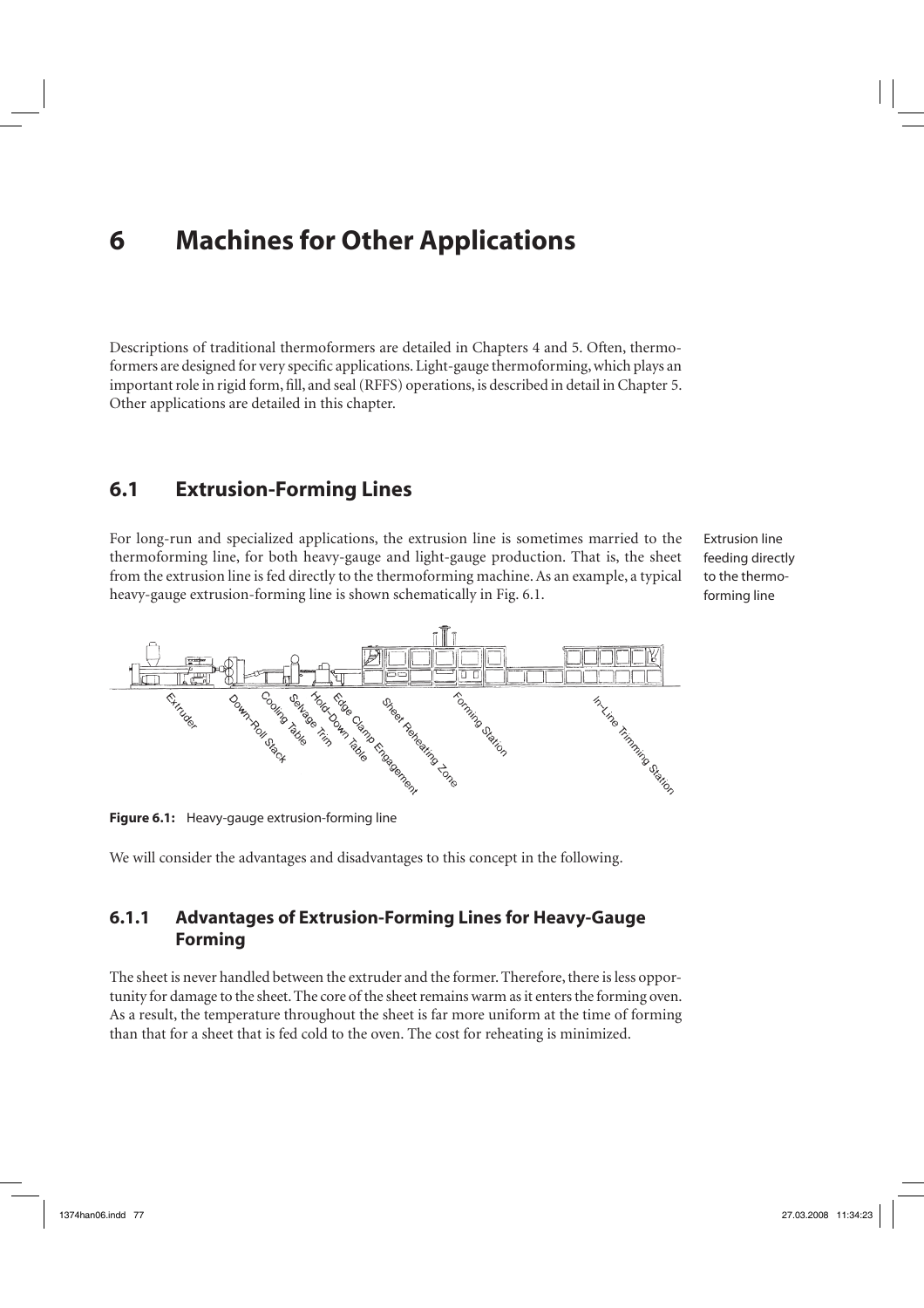#### **6.1.2 Advantages of Extrusion-Forming Lines for Light-Gauge Forming**

The thermoforming machine is standard, unlike the thermoformer for in-line heavy-gauge operations. The sheet is not handled between the extruder and the former. Roll damage is avoided and the sheet cannot take a curl or set as rolled sheet can. This is particularly important for sheet with a thickness of more than about 0.040 in (1.0 mm) and for certain polymers such as polypropylene (PP) that continue to crystallize for some time after extrusion. The core of thicker sheet remains warm as it enters the pin-chain. This additional heat aids in the heating process, particularly with semicrystalline polymers such as PP that require additional preheating.

#### **6.1.3 Disadvantages of Extrusion-Forming Lines for Heavy-Gauge Forming**

Short runs using sheet of specific cut dimensions are used for many heavy-gauge forming operations. The in-line technology is suitable for very limited long-run applications such as refrigerator door liners. As a result, there are few applications for the in-line technology. Whenever the thermoforming line is down, the extrusion line must go down as well, unless, of course, the sheet can be guillotined and palletized while waiting for the thermoforming line to come up again. Standard shuttle and rotary presses are not designed to handle the continuous feed from the extruder. Cabinet presses can be fitted with continuous parallel rails to accept the feed, with the traditional light-gauge pin-chain arrangement replaced with mechanical or pneumatic edge clamps. Special-purpose machines have been designed to accept the continuous feed. These machines often resemble light-gauge press designs. They may also include in-machine trimming and robotic stacking stations, although robustly designed to handle heavy-gauge sheet. These special designs cost considerably more than the traditional heavy-gauge machinery.

#### **6.1.4 Disadvantages of Extrusion-Forming Lines for Light-Gauge Forming**

The in-line light-gauge thermoforming technology is ideal for very long runs, more typical of captive operations than custom shops. As with all in-line operations, the extruder output is slaved to the throughput and the cycle time constraints of the thermoformer. Whenever the thermoformer is down even momentarily, the extruder must also go down. For long thermoformer down times, the extrudate is usually fed to the traditional roll stacks. Inspection of sheet quality obviously must be done between the extruder roll stack egress and the thermoforming pin-chain ingress. Visual inspection is not as efficient as computer-aided optical inspection. Because thin sheet, typically less than 0.020 in (0.5 mm) in thickness, loses thermal energy so quickly, there is no energy advantage using the in-line process.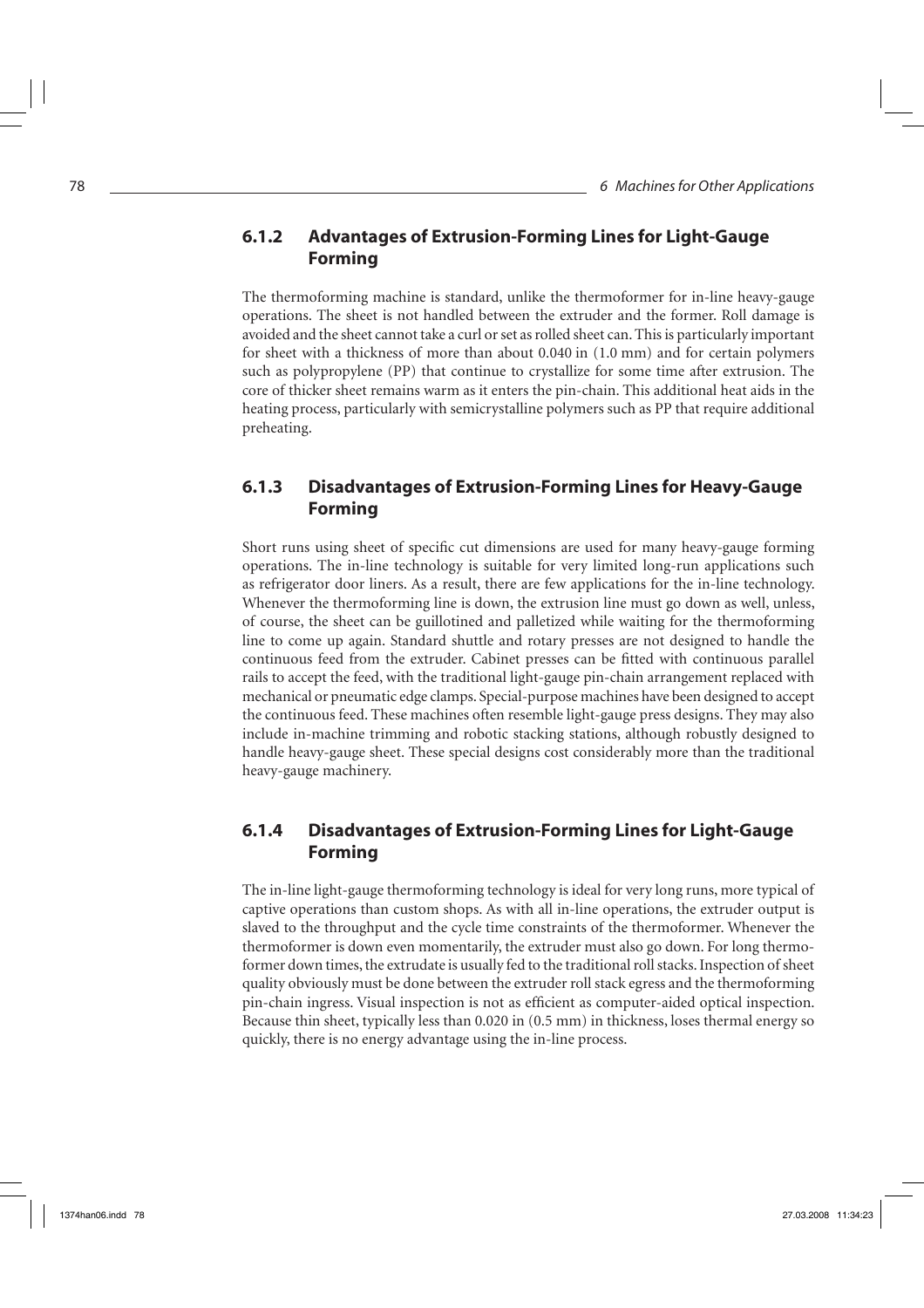#### **6.1.5 Important Extruder Characteristics in In-Line Forming**

The extruder used in nearly every in-line operation should be optimally configured for the polymer being processed. The throughput capacity should be matched to the optimum throughput capacity of the thermoforming machine. Flat sheet dies are used for heavy-gauge sheet extrusion with the sheet width controlled with deckle bars inserted in the die block. Standard roll stacks are used to cool the sheet prior to presenting it to the in-line thermoformer.

A more serious issue occurs with light-gauge lines. Often the extruded sheet is quite wide but the output in lb/hr (kg/hr) demanded by the thermoforming machine is small. As a result, the optimum screw diameter may be small but the flat die width must be large. Wide dies are often the source of non-uniform sheet caliper. This forces the roll stack nip to redistribute the plastic, an effect that often leads to non-uniform cross-machine orientation in the sheet. An annular die provides a partial solution but care must be taken to minimize wrinkles when splitting and flattening the tubular extrudate prior to the roll stack. Annular die start-up is often difficult, an issue that is particularly vexing for momentary interruptions in the thermoforming cycle.

There is an overarching management concern with in-line extruder-former operations. Extruder management relies on throughput of quality sheet as a measure of efficiency. Thermoforming management depends on quality of discrete products as a measure of efficiency. To achieve a sheet of a given width, the extruder capacity is usually quite large compared to the throughput capacity of the thermoformer. It is imperative that management realizes that thermoforming controls nearly every aspect of the in-line process. Management cannot penalize the extrusion operation because it often operates very inefficiently.

Extruder throughput matched to optimum thermoformer capacity

Thermoforming controls every aspect of in-line process

#### **6.2 Matched Mold Forming Machines**

Foamed polymers, composites, and composite laminates are quite difficult to form with singlesided tooling. Low-density foams such as polystyrene (PS) and polyolefins (PO) are not easily vacuum-formed and will collapse when pressure formed. Composites, meaning polymers compounded with fibers or fillers, are often too stiff to be formed even with pressures of more than 200 psi (1.4 MPa). If pressures higher than 200 psi are required, pressure boxes usually require special unfired pressure vessel certifications. Composite laminates, meaning polymers that are laminated with non-polymers such as metal foil or cardboard, are also too stiff to be pressure-formed. As a result, two-sided tooling, often called matched tooling or matched molds, is required. The presses for forming these materials must be robust enough to support upper and lower platens.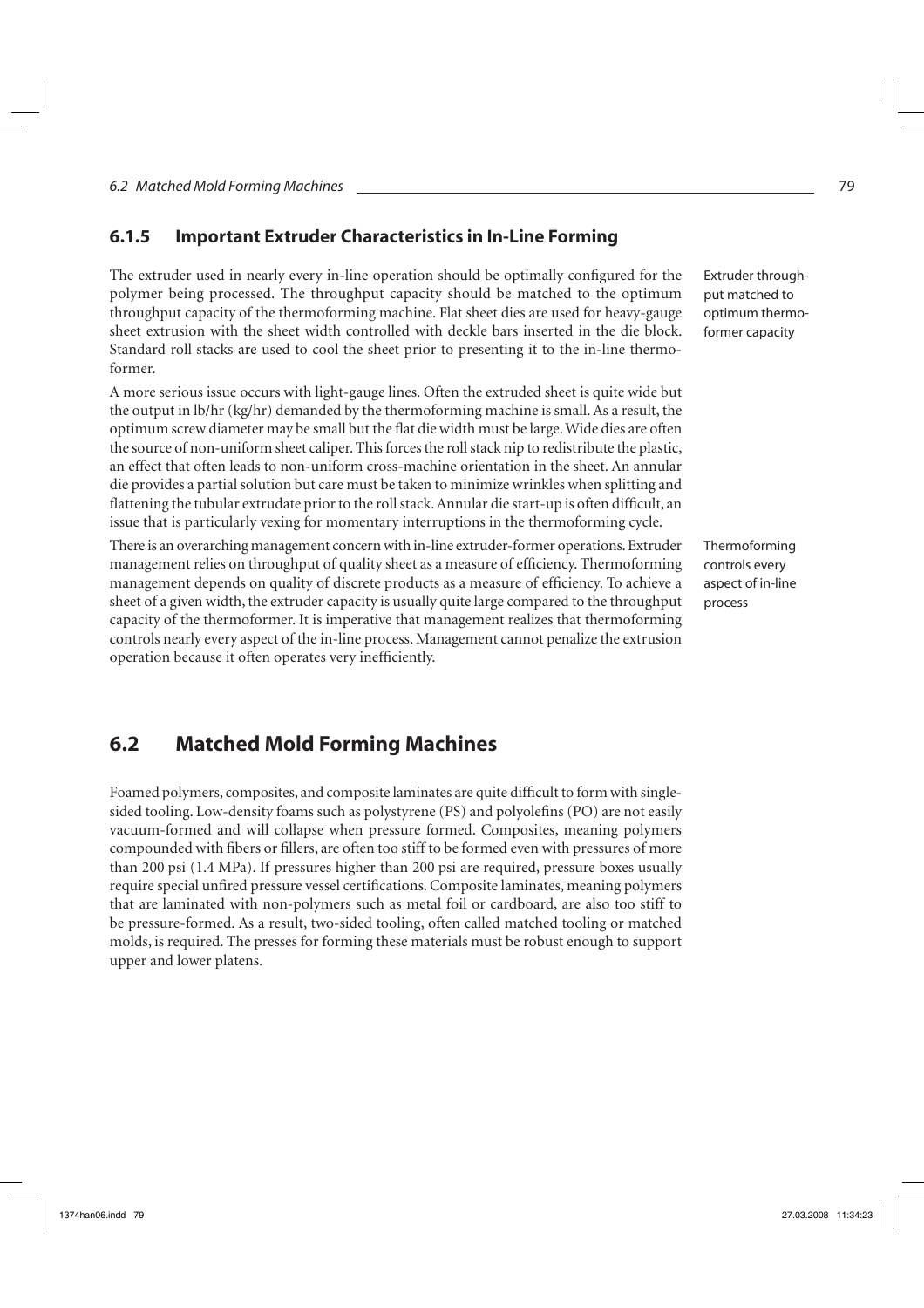#### **6.2.1 Foamed Polymer Machines**

Special thermoformers are used to heat and form low-density foams. The technology used for these machines is based on light-gauge technology. Typically, the foam thickness ranges from 0.050–0.200 in (1.25–5 mm) and the foam density ranges from 2–10 lb/ft<sup>3</sup> (30–150 kg/m<sup>3</sup>). The sheet is typically held at its edges with pin chains. The ovens are relatively long so that the foam is gradually and uniformly heated to its forming temperature range but not to the point where the foam catastrophically collapses. As a result, heater temperatures are often quite low when compared with oven temperatures of traditional unfoamed polymer thermoformers. The oven may contain as many as six sheet indexes. Heater energy efficiency is secondary to sheet temperature uniformity. Although quartz, ceramic, and other advanced heating sources have been used in thermoforming for many years now, foamed polymer machines may still be operating with decades-old metal rod heaters. When the sheet is indexed to the forming press, the lower mold half is raised through the sheet plane. Then mold cavity is evacuated as the upper mold half is lowered into the sheet. In simple presses, the air is simply forced from the mold cavity through sizeable vent holes by the action of the upper mold half. In more complex presses, the air is evacuated pneumatically in a manner similar to that for traditional light-gauge thermoforming. Because the applied forces are very low, the platen drivers and the press frame strengths do not need to be high. The press design must include provision for mold coolant lines. Because these machines see relatively low oven temperatures and press forces, their maintenance is low and they have great longevity. Long ovens Low heater temperature Low applied forces

#### **6.2.2 Composite and Composite Laminate Machines**

Special machine designs, in particular the forming press Nearly all the machines built for the composite and composite laminate industry are special purpose, heavy-gauge machines. Many advances in this area are attributable to developments in transportation technology. As examples, an interior truck door panel may be formed from a laminate of polyvinyl chloride (PVC), sound-deadening foam, and cardboard. An automotive bumper may be formed from continuous glass-reinforced thermoplastic polyolefin (TPO). A sanitary tub may be formed from an acrylic (PMMA) sheet that is backed with thermosetting fiberglass-reinforced polyester (FRP), with the FRP cured during the forming step. Machines capable of heating and forming these and other products require special designs. Nevertheless, their components are basically similar to those used in conventional formers. Sandwich ovens using radiant heat are often employed. Sheet handling is similar to that used in traditional heavy-gauge forming. The major design difference occurs in the forming press. These presses are obviously very robust and are more akin to those used in compression molding rather than those used in thermoforming.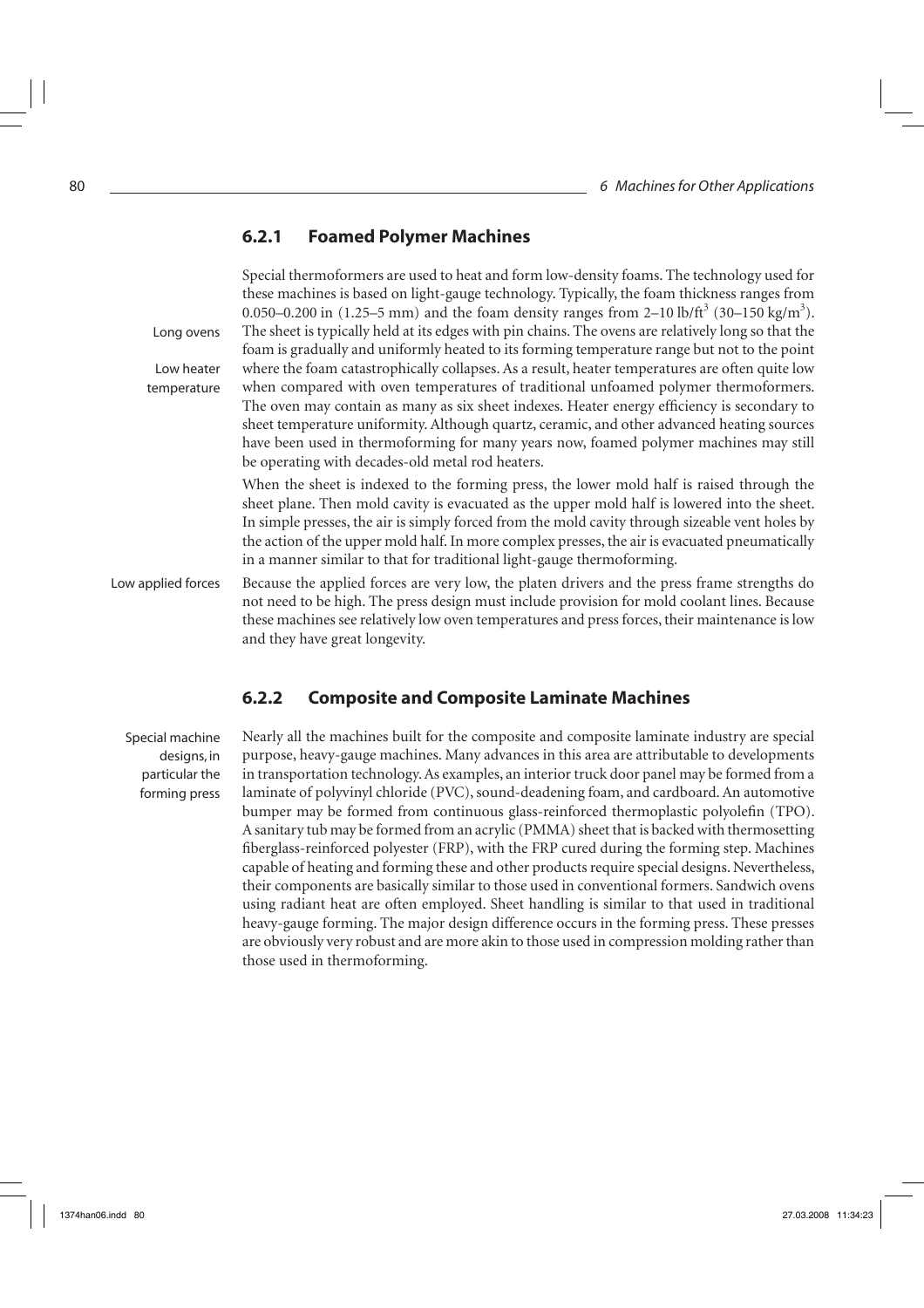#### **6.3 Wheel Machines**

Wheel machines, sometimes called *Ferris-wheel* or melt-to-mold machines, are designed for vacuum-formed, light-gauge, shallow draw parts that are needed in extremely high volume. The machine is designed to eliminate the standard extrusion-to-rollstock and reheat-to-form thermoforming sequence. Extrudate from a flat sheet die is laid directly onto the surface of a horizontal wheel that contains a set of molds. The wheel is electrically driven through a gearbox. Usually the output rate of the extruder is slaved to the speed or rotation of the wheel. The rotating wheel includes water, vacuum, and air connections made through sliding or slip collars. These machines are usually dedicated to the production of one product such as carryaway coffee lids and disposable picnic plates. One machine displayed at the National Plastics Exposition (NPE) in Chicago in 1997 was approximately 6 ft (2 m) in diameter and held nearly 400 molds, see Fig. 6.2.

The estimated annual production from this machine was in excess of 250M units. As noted, the advantages of this concept are energy efficiency and production without storage of rolls of extruded sheet. The disadvantages are the high capital and maintenance costs of the machine, the huge number of molds required, the lack of pressure forming and plug assist, the shallowdraw restriction, and the lack of versatility in part production.

No need for storage of extruded sheet



**Figure 6.2:** High-volume wheel thermoforming machine, showing the sheet extrusion die that feeds the polymer melt vertically onto the surface of the wheel. The product is vacuum formed as the wheel rotates in the clockwise direction. As the sheet containing the formed parts reaches the horizontal plane, it is stripped from the mold and fed to the trim die station.